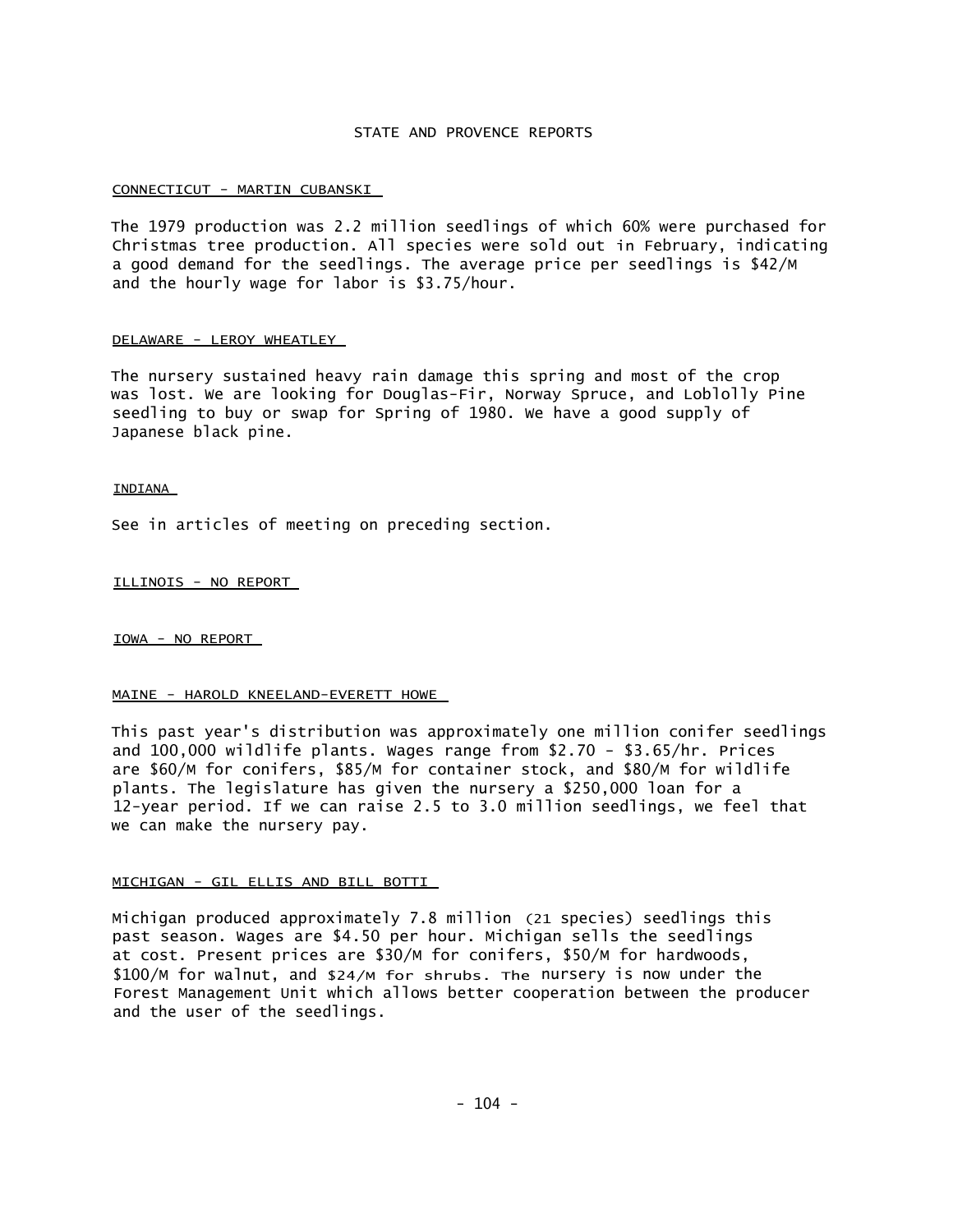#### MINNESOTA - BILL BERNDT

The 1979 distribution was approximately 10 million seedlings (54 species). By 1981 distribution will be approximately 35 million. The new Boundary Waters Canoe Act has produced funds to replace the forest resource that will be tied up in the BWCA wilderness. Wages range from \$5.00-\$6.20/hour. Costs are the same as the price charged the customer. Conifers are \$50/M, hardwoods are \$60/M, and transplants are \$90/M.

Wisconsin and Minnesota are exchanging seedlings so that each can cut down on the number of species raised and increase the volume produced. The tree improvement plan has just been completed by Dr. Monn at the University of Minnesota. Future plans call for a new extractor at Badoura Nursery.

## MISSOURI - GENE BRUNK AND DEL MUGFORD

Missouri produces 13 million seedlings per year consisting of 54 species. Kansas and Arkansas rely heavily on Missouri for their reforestation material. Costs run approximately \$38/M for conifers. This year the bed space will be increased by 67% and a new cold storage unit has been completed. Wages are \$3.25/hour.

## NEW JERSEY - JACK BAGGALEY

New Jersey's distribution was approximately 700,000 seedlings. The nursery will be relocated to Altair State Park during the next two years.

## NEW YORK - BOB EVANS

New York produced approximately 7.5 million seedlings. The fuel allocation has been cut and bicycles are being used to get around the nursery. We are now into a transplanting program because of the demand of the public.

## PENNSYLVANIA - ROGER COADY

Presently two nurseries are producing 5 million seedlings at a cost of \$74.20/M. Wages range from \$4.31/hour \$4.38/hour for the temporary labor. Development work is continuing on a seed pelletizer. Due to the increase in demand for reclamation seedlings, an additional nursery will reopen this season.

## VIRGINIA - WAYNE MC BEE

The state distribution was 55 million of which 40 million was (1.0) loblolly pine. Wages are \$2.90 to \$3.85 per hour. Virginia now provides liability insurance for their foresters. Present plans call for a second seed orchard to be planted in Georgia and a third nursery by 1983.